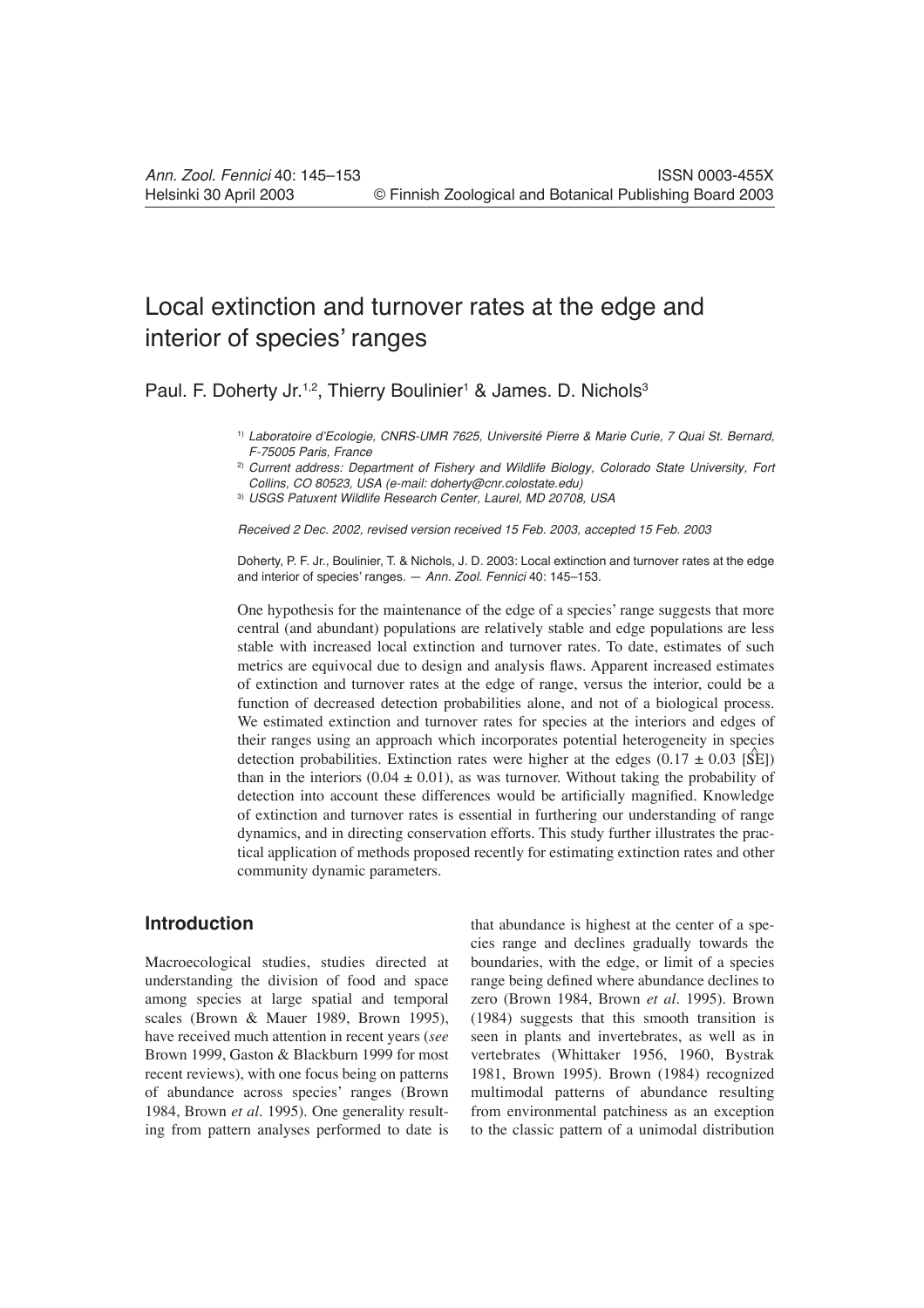and further suggested that, in some cases, a more complex 'internal structure' of high and low abundances could exist in some species' ranges (Brown *et al.* 1995, 1996). More recently, additional calls have been made to further develop theory that links abundance and range (Ney-Nifle & Mangel 2000).

One theoretical construct that has been invoked to understand mechanisms that lead to the observed general pattern of lower abundances at the edge as opposed to the interior of a species' range is source-sink dynamics (Pulliam 1988). Smaller populations at the edge of range can be considered sink populations (where deaths exceed births) being maintained by immigrants from, usually more central, source populations (where births exceed deaths) and that these states are relatively stable (Wiens & Rotenberry 1981). This framework leads to the prediction that smaller, peripheral populations are more likely to undergo turnover events (i.e. extinction and colonization) than larger, more centrally located populations (Curnutt *et al.* 1996).

In further investigating population dynamics at the edge and interior of species' ranges, Mehlman (1997) found increased extinctions during severe weather events and increased colonization when weather patterns ameliorated at the edge as compared with more central regions of a species' range. This finding supports the assertion that turnover rates are higher at locations with low abundances, particularly at the edge of a species' range.

However, using marine fish spawning stock and recruitment data, Leggett and Frank (1997) did not find support for the 'species range hypothesis' as proposed by Miller *et al.* (1991), which suggests that recruitment variation in flatfishes should be more variable at the edge than in the interior of a species range.

One reason for conflicting and meager evidence in support of the hypothesis of greater extinction and turnover rates at the edge of range, as well as for potential problems with the overall pattern analyses of abundance variation across species ranges, is that estimates used in these investigations are based on ad-hoc abundance estimators in which probabilities of detection are not taken into account (Brown 1984, Brown *et al.* 1995, Curnutt *et al.* 1996, Leggett & Frank 1997, Mehlman 1997, *see* Blackburn *et al.* 1999 for further examples). Individuals and species may be present, but not detected. Detection probabilities for species are a function of both abundance (number of individuals in the sampled area) and the various factors (size, behavior, activity, etc.) that make individuals of some species more or less detectable than individuals of another (*see* Nichols *et al.* 1998a). Thus, we expect detection probabilities for species to be lower in areas of low abundance. Now assume that populations at the edge of a range really do have lower abundances than populations at more central locations in the range. The lower detection probabilities associated with these low abundances could lead to the apparent increased rates of local extinction, colonization and turnover if these community-dynamic rate parameters are estimated using methods that do not account properly for detection probability. Thus, the potential positive relationship between abundance and detection probability would produce a negative relationship between abundance and ad hoc estimates of both local extinction and turnover, even when there is no relationship between abundance and the true, underlying rate parameters. In general, probabilities of detection are important nuisance factors that can affect parameter estimates and can generate 'patterns' in data (Williams *et al.* 2002). In particular, it may be a mistake to assume that detection probabilities simply reflect 'random noise', an assumption underlying many investigations (e.g., Brown 1984, Mehlman 1997). Fortunately, methodologies are available to estimate probabilities of detection and to incorporate these parameters in models that permit estimation of other parameters.

Methodologies for estimating probabilities of detection of individual animals for the purpose of estimating animal abundance have been developed in the past century (*see* Seber 1982, White *et al.* 1982, Pollock *et al.* 1990, Nichols 1992, Williams *et al.* 2002). These methods have been extended to the problem of incorporating species-level detection probabilities to estimate such community-level parameters as species richness (number of species), extinction, and turnover (Burnham & Overton 1979, Bunge & Fitzpatrick 1993, Boulinier *et al.* 1998a, Nichols *et al.* 1998a, 1998b, Hines *et al.* 1999).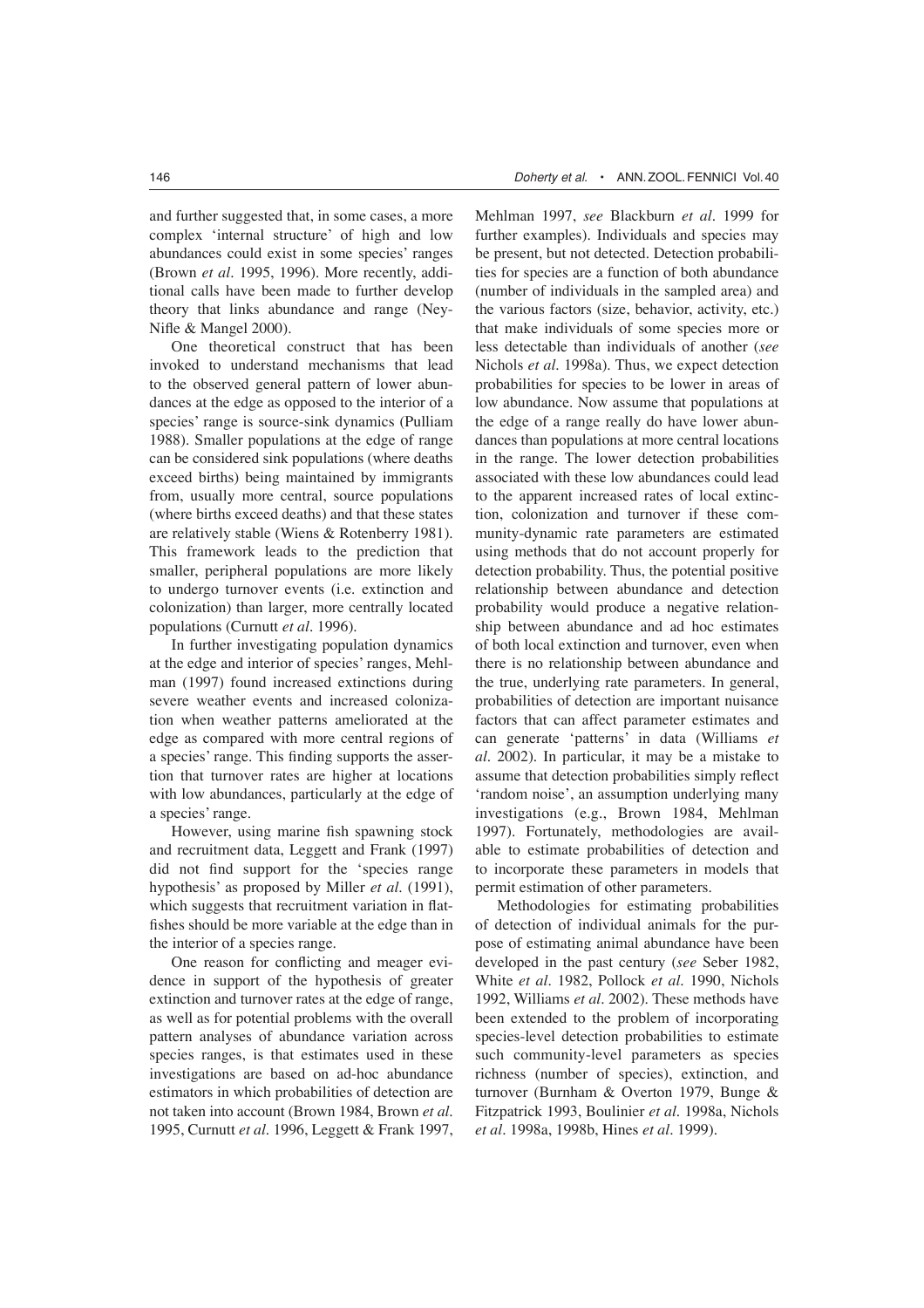Unfortunately, in testing the above patterns and process, there are few, if any, properly designed studies that would allow for reliable abundance and turnover rate estimation for a single species at many points in space across its range. The approach we take here is to focus on groups of species defined as being either at the edge or in the interior of their ranges at single locations in space rather than trying to focus on a single species across the whole of its range (Curnutt *et al.* 1996, Mehlman 1997). This approach also controls for potentially confounding landscape differences because the two defined groups occur at the same locations in space and can be compared using a paired design. We take this approach because methodologies have recently been developed to estimate species richness (number of species), local extinction, local turnover, and probabilities of detection within this community-level framework (Boulinier *et al.* 1998a, Nichols *et al.* 1998a, 1998b, Hines *et al.* 1999). These methodologies require only species presence/absence data, and not abundance estimates.

One data set that can be reasonably analyzed using these methodologies is the U.S. Breeding Bird Survey (BBS), a continent-wide survey of breeding birds (Peterjohn & Sauer 1993). Although individual species abundance estimates from these data may be questionable due to the inability to estimate probabilities of detection of individual birds (Thompson *et al.* 1998), specieslevel probabilities of detection, and the community-level quantities species richness, extinction and turnover can be estimated. We estimate these parameters using data from individual BBS route locations for two groups of birds, those at the edge and interior of their range. We tested three predictions. Based on the empirical evidence of low abundance near the edge of a species' range and on the necessary relationship between species-level detection probability and abundance, we predicted (1) lower probabilities of detection for species at the edge of their range than those more interior. Because populations at the edge of the species range are expected to be less stable and to depend on immigrants from more stable, central populations for persistence, we predicted that species at the edge of their range would have (2) higher extinction, and (3) higher turnover rates than those in more central locations.

# **Material and methods**

#### **Data**

Presence/absence data were obtained from the BBS, a continent-wide survey of breeding birds coordinated by the U.S. Geological Service and the Canadian Wildlife Service (Bystrak 1981, Robbins *et al.* 1986, Peterjohn & Sauer 1993). Each BBS route consists of 50 stops 0.8 km apart along secondary roads. At each stop one observer counts all birds seen or heard within three min during one morning of each breeding season (typically late in May to late June). Data were summarized for each ten consecutive stops as a list of species detected (five lists per route). We focused on routes in Ohio during 1982–1987 due to the availability of a breeding bird atlas for the delineation of species' ranges during this time period (*see* below). We also focused only on daytime passerines and "near-passerines" (Columbiformes, Cuculiformes, Apodiformes, Coraciiformes, Piciformes) because these species are what the BBS is designed to detect most reliably.

#### **Range boundaries**

We felt it was important to estimate range boundaries from a data source that was independent of the BBS data, as did Mehlman (1997). We focused on Ohio for which coarse range maps in field guides (Peterson 1980, Sibley 2000) exist, but also for which a breeding bird atlas was constructed during the years 1982–1987 (Peterjohn & Rice 1991). This atlas project consisted of a series of breeding season surveys for birds in stratified, randomly chosen 7-minute degree blocks (*see* Peterjohn & Rice 1991 for details). It should be noted that this atlas provides a minimum estimate of extent of range, since undetected occurrences lead to underestimates of the extent of a range. In our analysis this would lead us towards possibly misclassifying some species-locations as 'edge' when in fact they were 'interior.' This would conservatively bias us towards not detecting differences in the parameters in which we were interested. We first examined coarse range maps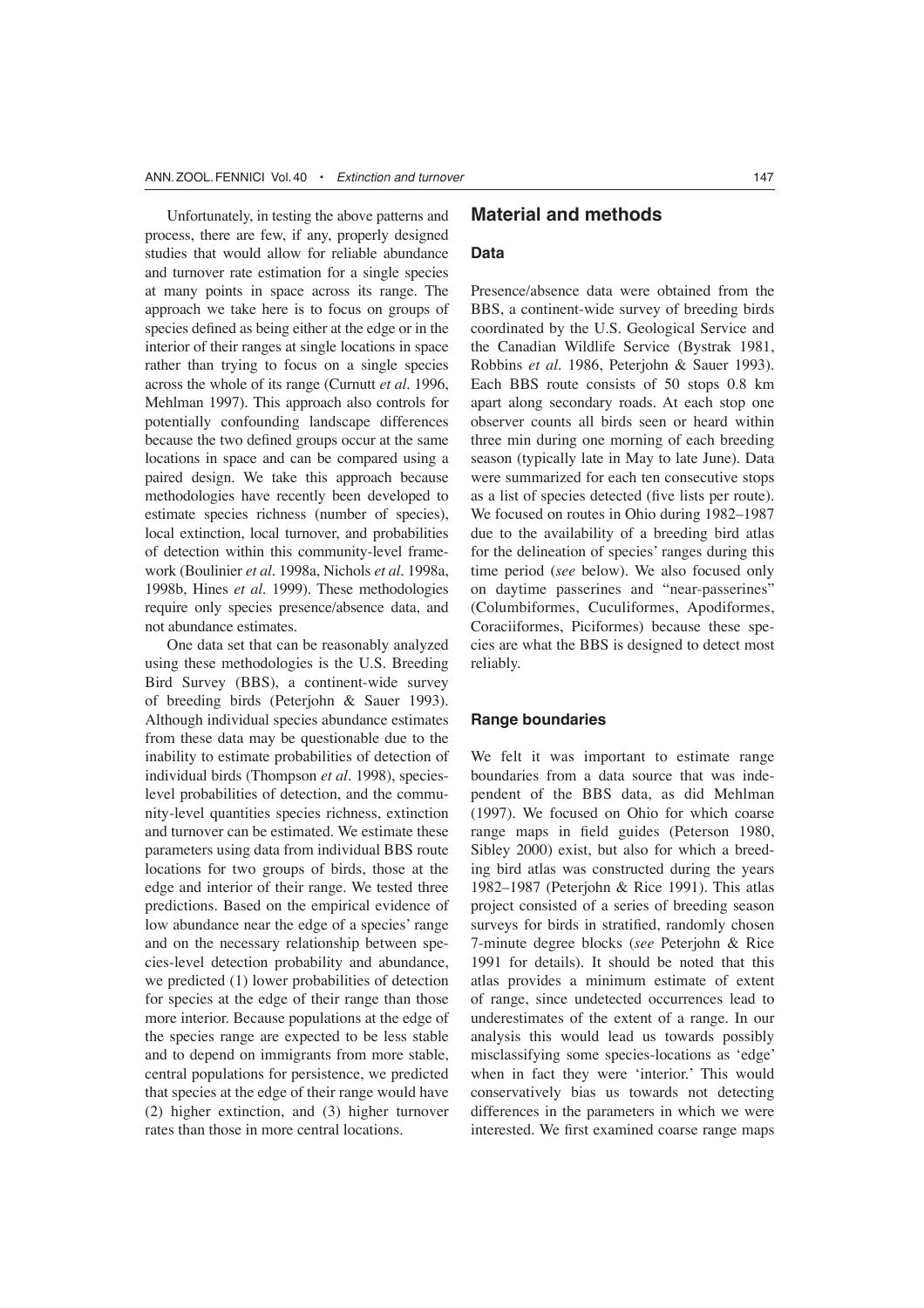in field guides (Peterson 1980, Sibley 2000) and determined whether a species range had an edge limit in Ohio. We then used a more detailed Ohio breeding bird atlas (Peterjohn & Rice 1991) to delineate each BBS route location with respect to this edge limit.

Ohio has five physiogeographic regions ranging from unglaciated mountains to flat plains (Lafferty 1979, Peterjohn & Rice 1991), and often the edge of a species' range was associated with a boundary between two of these physiogeographic regions. If there appeared to be such an association for a species, we delineated each Ohio BBS route as being located in a county within the species range ('interior') or in a county outside the preferred physiogeographic range, or through which the physiogeographic boarder was located ('edge').

There were a few species (e.g. Carolina chickadee (*Poecile carolinensis*) for which a species range limit did not conform to a physiogeographic boundary, and for these, we focused on the five nearest surveyed blocks to each route. If  $\geq$  three of these blocks contained confirmed breeders, we classified the route as 'interior' and if < three of these blocks contained confirmed breeders we classified the route as 'edge' of range for that species. This classification using the five nearest blocks also matched well with those range limits coinciding with a physiogeographic boundary.

It was clear during our classification of routes that even though some species occurred in all states and provinces surrounding Ohio, these species did not occur in all of Ohio. This 'internal structure' to a species' range, in which large internal areas of a range may contain no individuals, has been recognized by others (i.e. Brown *et al.* 1996), and we decided to recognize these 'edges' also. Often there was a clear boundary associated with a physiogeographic region between presence and absence of these species within Ohio. For example, many warblers breed in the wooded hills of southeastern Ohio but not in the flat prairie of northwestern Ohio, even though these same species will breed in parts of all states/provinces surrounding Ohio. Field guide maps (Peterson 1980, Sibley 2000) were too coarse to delineate these boundaries,

but the *Ohio Breeding Bird Atlas* (Peterjohn & Rice 1991) did. When there was a clear 'edge' delineated on the range maps, we categorized routes as 'edge' and 'interior' as previously described. We would have preferred to estimate parameters for these 'internal edges' separately from other edges, but a lack of data prevented us from doing so. Because we hypothesized that source-sink dynamics would be acting similarly for peripheral and internal edges, we felt comfortable categorizing both types as 'edge'. For our estimation methods to perform adequately we felt we needed to have at least eight edge and eight interior species at each route, and this combining of both peripheral and internal edges helped to increase our sample sizes of 'edge' species. We also felt this was a conservative classification, because if local populations associated with 'interior edges' of a species range functioned more similarly to interior populations than to 'peripheral edge' populations, we would be biased towards not finding any differences in the parameter estimates of edge and interior species.

From other work with closed population capture-recapture models (Otis *et al.* 1978, Menkens & Anderson 1988), it has been shown that in cases with small sample sizes and low probabilities of detection, estimates of abundance (or in our case, number of species instead of number of individuals) can be poor. We nevertheless thought our probabilities of detection would be high, as recently found in other studies (i.e. Boulinier *et al.* 2001), helping to ameliorate our small sample size problems. Winkler and Kampichler (2000) also successfully used a jackknife estimator (*see* below), similar to the one we used, to estimate species richness in a community with as few as eight species.

#### **Parameter estimation**

The five aggregate groups of stops within each BBS route were considered sampling replicates of the bird community associated with each route. For each group (interior and edge) on each route, the average probability of detection, species richness, extinction and turnover rates were estimated. We first estimated probabilities of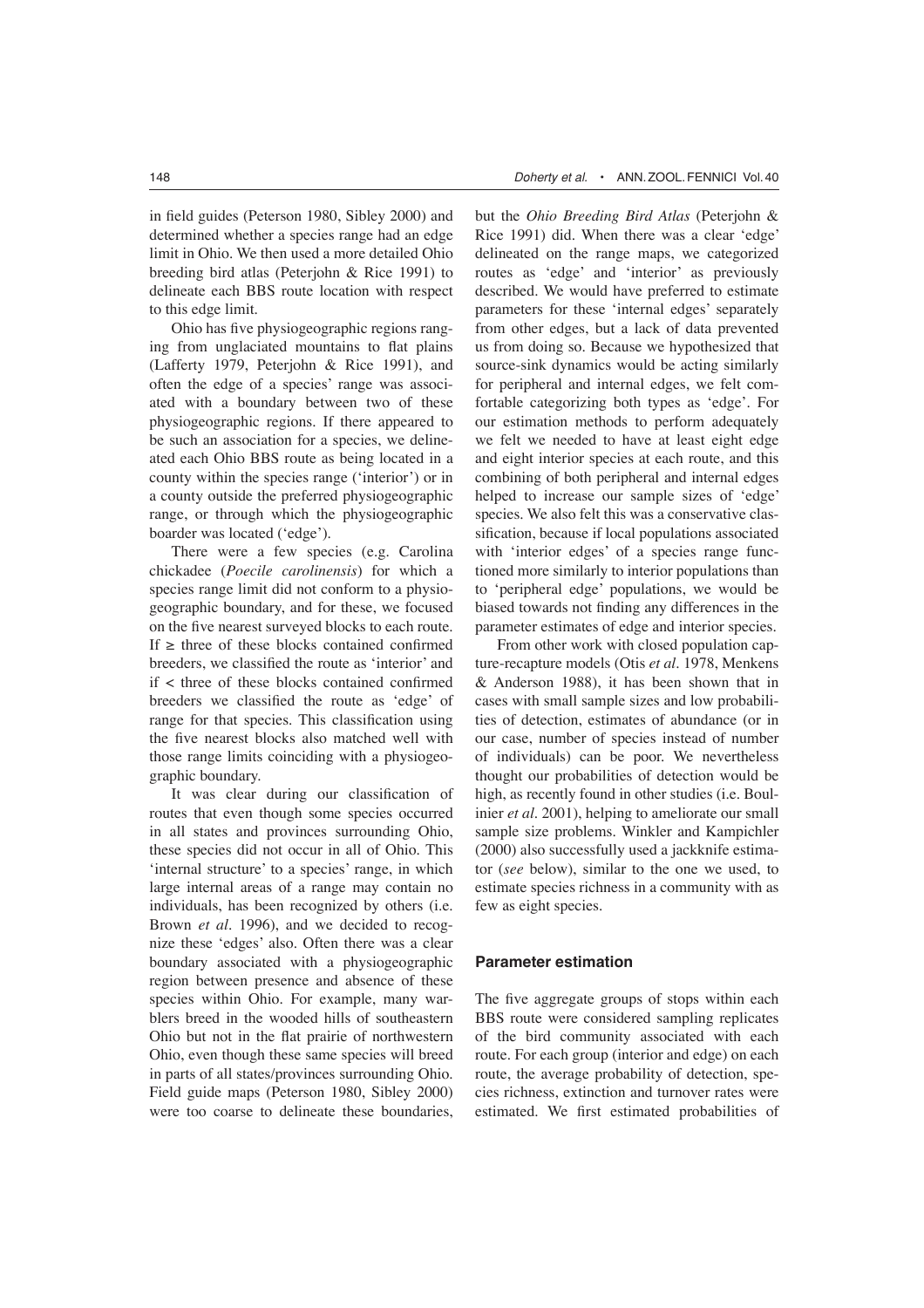detection and species richness for the two groups using the jackknife estimator of species richness proposed by Burnham and Overton (1979). For estimating extinction and turnover rates we used the estimators proposed by Nichols *et al.* (1998a). Specifically, to estimate probability of extinction we used eq. 4 of Nichols *et al.* (1998a)

$$
1 - \hat{\phi}_{ij} = 1 - \frac{\dot{M}_j^{R_i}}{R_i} \tag{1}
$$

where  $\hat{\phi}_{ii}$  is the complement of extinction probability, *Ri* is the number of species observed in period *i*, and  $\hat{M}_{i}^{R_{i}}$  is the estimated number of species still present at time *j* of those observed in period *i*. The extinction rate of Eq. 1, can be defined as the proportion of species becoming locally extinct between two successive sampling years, *i* and *j*, among species present the first year, *i*.

To estimate turnover we used eq. 7 of Nichols *et al.* (1998a)

$$
1 - \hat{\phi}_{ji} = 1 - \frac{\hat{M}_i^{R_j}}{R_i} \tag{2}
$$

which is the extinction probability estimator with data placed in reversed time order and defines turnover rate as the proportion of new species (not present the previous sampling year) among species present in a particular year.

We use this capture-recapture approach because some species are likely to be missed in sampling efforts. This methodology takes into account heterogeneity in detectability among species and survey routes, a problem that certainly can confound analyses such as these. If detection probabilities of these two groups differ, then extinction and turnover rates for 'edge' species could be higher due to lower detection probabilities alone, and not for any ecological reason.

Boulinier *et al.* (1998a) explain and justify using this approach for the analysis of BBS data, and further details of these estimators can be found in Nichols *et al*. (1998b). We used COMDYN (Hines *et al.* 1999), which was developed specifically for the study of community dynamics, to estimate parameters in which we were interested as well as their associated variances. Other examples of this approach can be found in recent papers by Cam *et al.* (2000)

and Boulinier *et al.* (2001). We applied this methodology to routes at which  $\geq$  eight edge and interior species were detected during the years 1982–1987, the years in which the Ohio Breeding Bird Atlas was conducted. We averaged species richness estimates and estimated extinction and turnover rates over available years for each route and compared estimates from edge and interior routes using paired *t*-tests. We present our estimates as means  $+ S \hat{E}$ .

## **Results**

## **Detection probabilities and species richness**

Using our strict delineation of edge of range and our criteria of having at least 8 species in both edge and interior groups at each route, we were able to utilize data from 6 routes in Ohio. Average probabilities of detection were significantly lower for species at the edge of their range (0.78  $\pm$  0.04) than for those in the interior of their range  $(0.92 \pm 0.01; t = -3.84, df = 5,$  $P = 0.01$ . For these six locations the average estimated number of species at the edge of their range was  $11.02 \pm 1.56$  and  $53.61 \pm 1.69$  species in the interior of their range.

### **Extinction and turnover rates**

Average estimated annual probability of extinction was higher in the group of species at the edge of their range  $(0.17 \pm 0.03)$  than for the group in the interior of their range  $(0.04 \pm 0.01)$ ;  $t = -3.56$ , df = 5,  $P = 0.01$ ). Average estimated turnover rates were also greater for the group of species at the edge of their range  $(0.21 \pm 0.03)$ , than for the species in the interior of their range  $(0.05 \pm 0.01; t = -5.27, df = 5, P < 0.01)$ . The estimated average number of local colonizing species per year for each route was similar for the edge and interior groups,  $3.61 \pm 0.81$  and  $3.70 \pm 0.69$  respectively. However since there were overall fewer species in the edge group, this similarity in number of colonists reflects greater colonization rates for the edge species.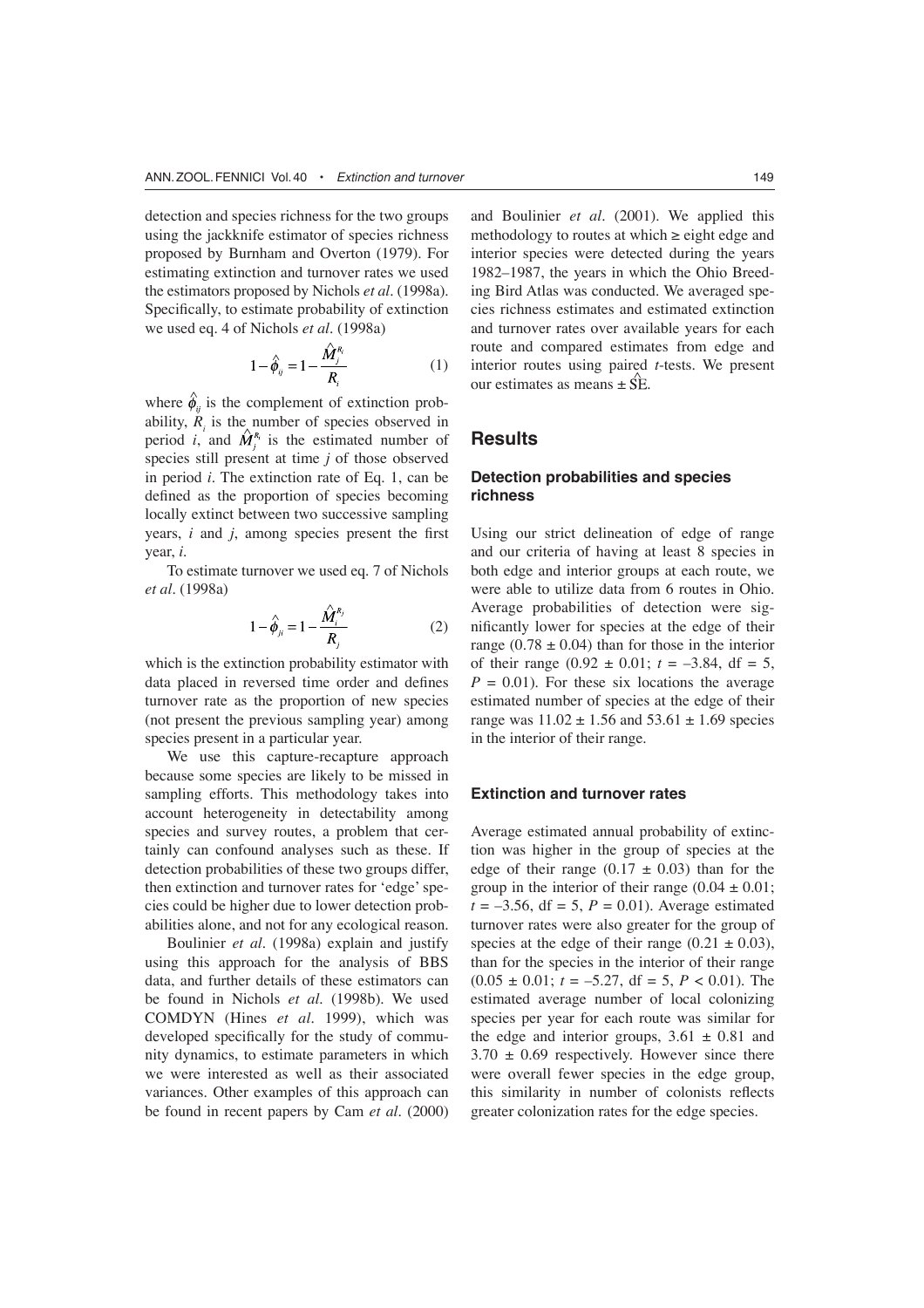# **Discussion**

Results of these analyses supported our predictions that species at the edge of their range would have higher extinction and turnover rates and lower probabilities of detection than those species in the interior of their range. Our study focused on a community-level perspective and used novel estimation methods, which we feel allowed us to better estimate the parameters of interest than has been previously done (Curnutt *et al.* 1996, Leggett & Frank 1997, Mehlman 1997). Specifically, we were able to estimate the community-level parameters of interest in such a manner that these estimates were not confounded with detection probabilities. We will first discuss detection probabilities and then extinction and turnover rates.

## **Detection probabilities**

Detection probabilities were clearly lower for species at the edges (0.78) of their range than in the interior (0.92) of their range in Ohio. This finding is consistent with (1) the empirical generalization of low abundances at the edge of a species' range and (2) the likely relationship between abundance and species-level detection probability. If these differences in detection probabilities had not been taken into account, extinction rates may have been overestimated for species at the edge of their range, indicating a stronger pattern than exists. More importantly, our data-analytic methods preclude the possibility that differences in detection probabilities were responsible for the estimated differences in quantities of interest. Besides spatial variation in detection probabilities, our modeling also took into account heterogeneity in detection probabilities among species within each group. This was important as previous analyses with BBS data provided substantial evidence of heterogeneous detection probabilities among species (Boulinier *et al.* 1998a). Brown (1984) recognized that considerable sampling error can occur over space, but he assumed that this sampling error would reflect random 'noise' and would only make it harder to detect a 'true' pattern resulting from an ecological process. However we believe that in some cases, such as in our investigation, failure to deal with a 'nuisance' parameter such as the probability of detection, can give rise to patterns and may not be solely random noise.

#### **Extinction and turnover rates**

Extinction and turnover rates for species at the edge of their range were four times greater than those of species located at the interior of their range. The increased community dynamics at the edge of range are consistent with the suggestion that populations located there are less stable than those considered to be interior. Interior populations may be the source for new individuals to colonize locations left empty by local extinction events (Boulinier *et al.* 1998b). Our analysis supports this prevailing view (Curnutt *et al.* 1996). However, much stronger support for this assertion would come from banding studies in which movements of individual animals could be tracked. The feasibility of a program of such scale is questionable, but large-scale bird banding programs have been developed and may provide some utility and guidance (Tautin *et al.* 1999). Monitoring programs that are developing for other taxa may also be able to be designed to provide important data for such questions (Oostermeijer & Van Swaay 1998, Smith & Petranka 2000).

What role abundance plays at the edge of range is unknown due to our inability to estimate abundances well across a species range, although theoretical developments have taken place (Brown 1984). It may be that increased turnover dynamics associated with edge populations are a result of stochasticity associated with small population sizes, or it may be that population sizes actually change very little at some range edges and variation in certain abiotic or biotic factors of a species niche (Hutchinson 1957, Root 1988, Brown *et al.* 1996, Mehlman 1997) are the sole cause of turnover events. Most likely, there is an interaction between population size and such factors.

To separate these possibilities and to further develop theory linking abundance and range, abundance estimates will need to be made across a species' range and well-designed programs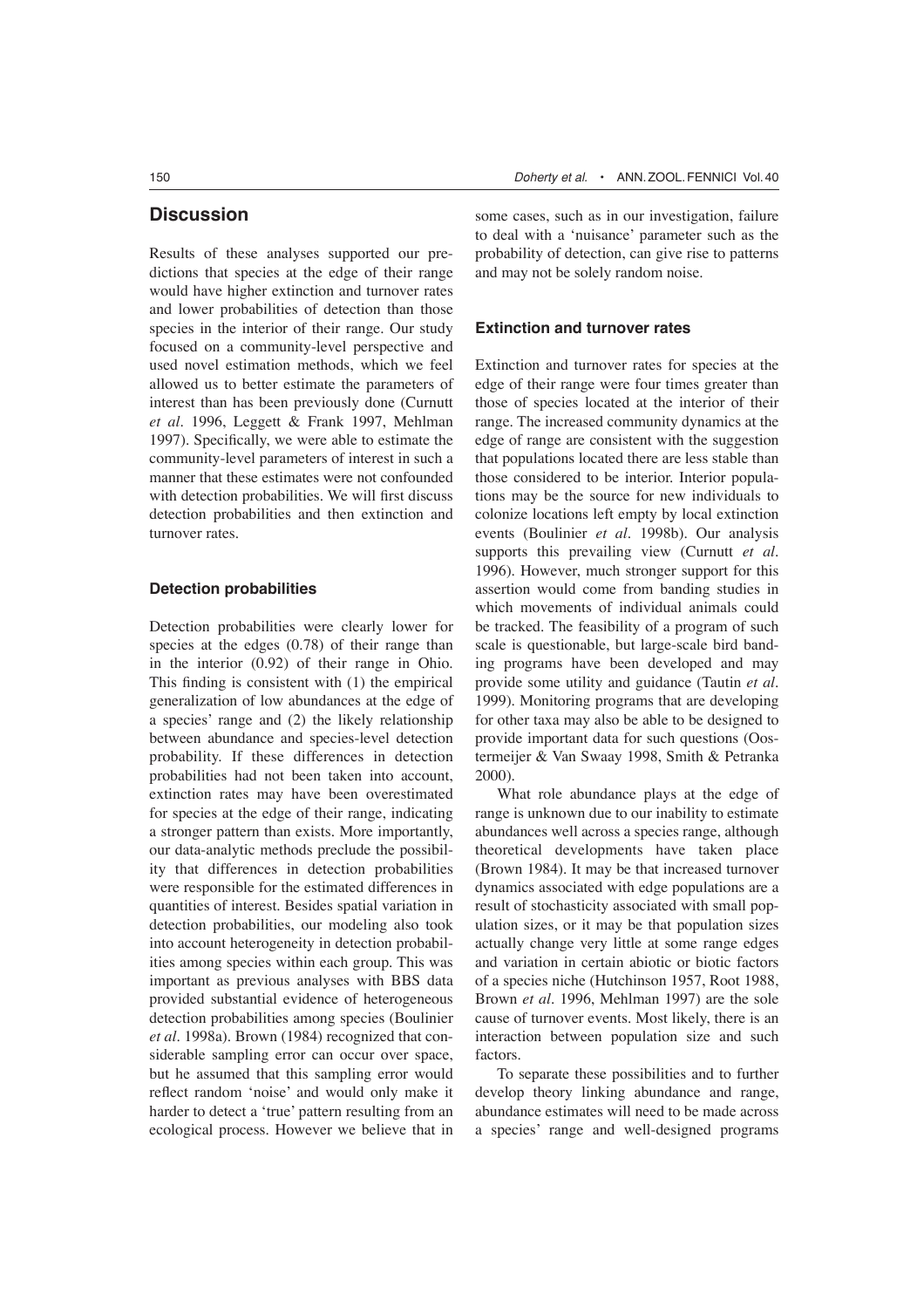will need to be established for this purpose. Large-scale survey programs are in place (i.e. BBS) but such programs may need to adjust their methodologies to provide appropriate data for abundance estimation (e.g., *see* Yoccoz *et al.* 2001). Fortunately such methodologies have recently been developed to estimate probabilities of detection as well as abundance, such as distance sampling (Burnham *et al.* 1980, Buckland *et al.* 2001), double-observer methods (Nichols *et al.* 2000) and auditory removal methods (Farnsworth *et al.* 2002). A proper spatial sampling design (e.g., in the case of the BBS, one not based solely on secondary roads) is also very important to reasonable inference. With the current increased interest in conservation, particularly avian conservation (Marzluff & Sallabanks 1998), and the need for reliable information and parameter estimates, improvements such as these seem warranted.

Our results suggest that species on the edge of their range are more likely to undergo extinction events. This result would suggest superficially that conservation efforts should be focused on core areas of ranges, especially if these core areas always maintain edge areas. However, in some instances, edge populations may contain unique local adaptations, or be evolutionary significant units that may be worth the focus of conservation efforts. Also, factors that cause extinction events may not act equally across a species range. If habitat destruction is most likely to take place in central, core areas, then edge populations may be the only populations left to preserve (Channel & Lomolino 2000).

During the time period of our study (1982– 1987) the extinction and turnover rates appeared to be consistent with a local dynamic equilibrium, suggesting the collective ranges of species classified as edge species were neither expanding, nor contracting. However over a longer time frame methodologies such as this could be used to address expanding and contracting ranges as suggested in Boulinier *et al.* (2001). For example, we could compute estimates of communitylevel rates of increase in species richness  $(\lambda)$  of Nichols *et al.* 1998a) for species at the edge and interior of their range. If we hypothesize that changes will occur as a result of global warming, then we should be able to predict that groups of species will expand  $(\lambda > 1)$  and contract  $(\lambda < 1)$ in certain parts of their range (Davis *et al.* 1998). Using the above-mentioned methodologies we could test these predictions.

Finally, although our estimates of extinction and turnover are general with respect to residency status, direction of edge of range, habitat preference and many other factors, we did limit ourselves to BBS routes in Ohio, due to our familiarity with the region and the availability of a detailed Breeding Bird Atlas to help us delineate where a BBS route was located with respect to species' range. Our results are specific to birds that have a range limit in Ohio and we have no statistical inference to other range limits or to other species. Similar analyses in other locations and with other taxa would be useful in testing the generality of our results. Our results illustrate the wide potential applications of the approach used to address questions regarding factors affecting local extinction rates and community dynamics in general.

## **Acknowledgements**

We wish to thank all of the volunteers associated with the BBS and Keith Pardieck and Bruce Peterjohn for discussions and answering questions promptly. We thank Jon Beadell for assisting with the species classifications and Jim Hines for making COMDYN available free, online. The French Ministère de la Recherche provided postdoctoral funding support to PFD.

# **References**

- Blackburn, T. M., Gaston, K. J., Quinn, R. M. & Gregory, R. D. 1999: Do local abundances of British birds change with proximity to range edge? — *J. Biogeography* 26: 493–505.
- Boulinier, T., Nichols, J. D., Sauer, J. R., Hines, J. E. & Pollock, K. H. 1998a: Estimating species richness: the importance of heterogeneity in species detectability. — *Ecology* 79: 1018–1028.
- Boulinier, T., Nichols, J. D., Hines, J. E., Sauer, J. R., Flather, C. H. & Pollock, K. H. 1998b: Higher temporal variability of forest bird communities in fragmented landscapes. — *Proc. Nat. Acad. Sci. USA* 95: 7497–7501.
- Boulinier, T., Nichols, J. D., Hines, J. E., Sauer, J. R., Flather, C. H. & Pollock, K. H. 2001: Forest fragmentation and bird community dynamics: inferences at regional scales. — *Ecology* 82: 1159–1169.
- Brown, J. H. 1984: On the relationship between abundance and distribution of species. — *Am. Nat.* 124: 255–279.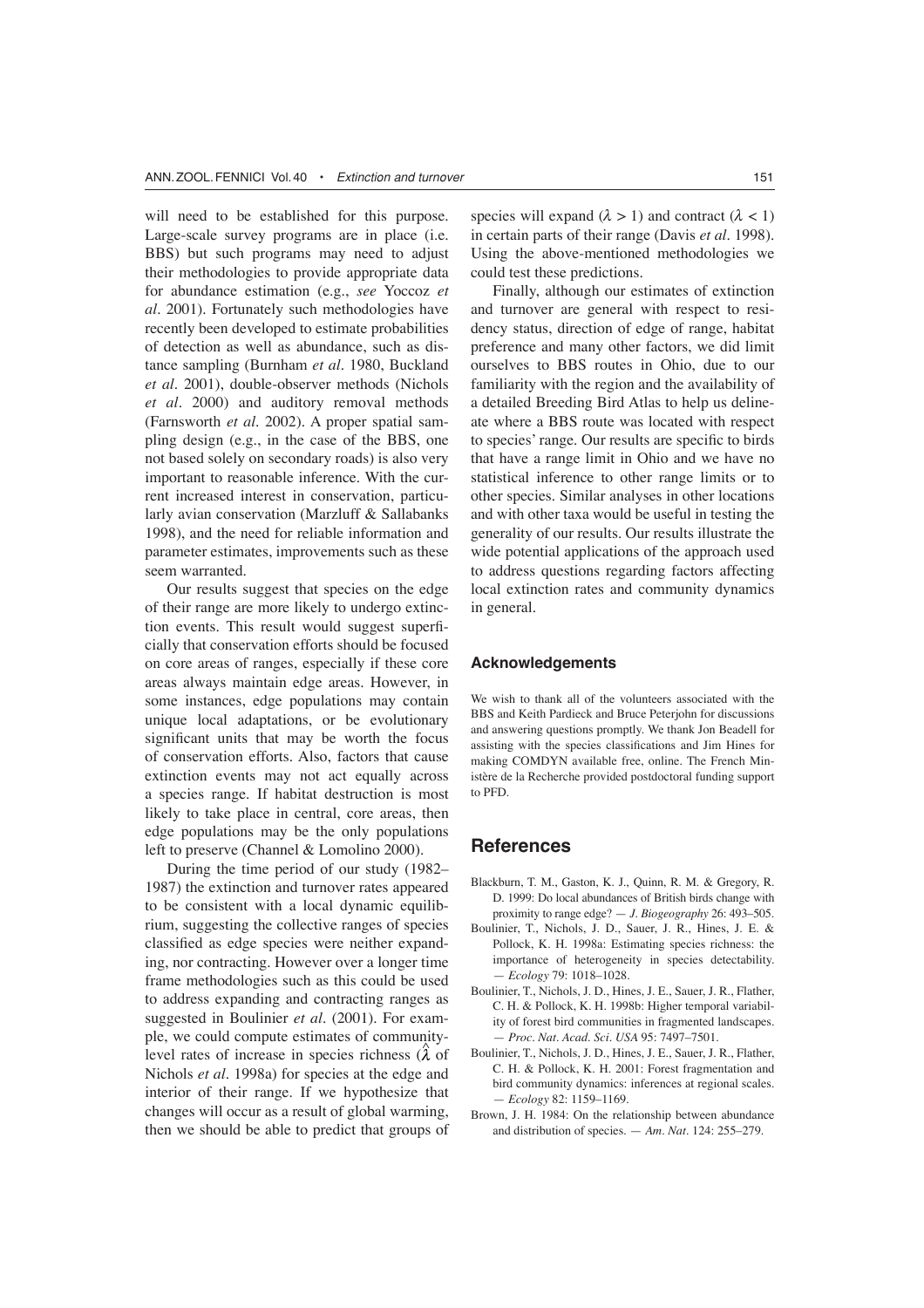- Brown, J. H. 1995: *Macroecology.* Univ. Chicago Press, Chicago.
- Brown, J. H. 1999: Macroecology: progress and prospect. — *Oikos* 87: 3–14.
- Brown, J. H. & Mauer, B. A. 1989: Macroecology: the division of food and space among species on continents. — *Science* 243: 1145–1150.
- Brown, J. H., Mehlman, D. W. & Stevens, G. C. 1995: Spatial variation in abundance. — *Ecology*. 76: 2028–2043.
- Brown, J. H., Stevens, G. C. & Kaufman, D. W. 1996: The geographic range: size, shape, boundaries, and internal structure. — *Ann. Rev. Ecol. System*. 27: 597–623.
- Buckland, S. T., Anderson, D. R., Burnham, K. P., Laake, J. L. Borchers, D. L. & Thomas, L. 2001: *Introduction to distance sampling: estimating abundance of biological populations.* — Oxford University Press, Oxford.
- Bunge, J. & Fitzpatrick, M. 1993: Estimating the number of species: a review. — *J. Am. Stat. Ass*. 88: 364–373.
- Burnham, K. P. & Overton, W. S. 1979: Robust estimation of population size when capture probabilities vary among animals. — *Ecology* 60: 927–936.
- Burnham, K. P., Anderson, D. R. & Laake, J. L. 1980: Estimation of density from line transect sampling of biological populations. — *Wildl. Mono*. 72: 1–202.
- Bystrak, D. 1981: The North American breeding bird survey. — *Studies Av. Biol*. 6: 34–41.
- Cam, E., Nichols, J. D., Sauer, J. R., Hines, J. E. & Flather, C. H. 2000: Relative species richness and community completeness: birds and urbanization in the mid-Atlantic states. — *Ecol. Appl.* 10: 1196–1210.
- Channel, R. & Lomolino, M. V. 2000: Dynamic biogeography and conservation of endangered species. — *Nature* 403: 84–86.
- Curnutt, J. L., Pimm, S. L. & Maurer, B. A. 1996: Population variability of sparrows in space and time. — *Oikos* 76: 131–144.
- Davis, A. J., Jenkinson, L. S., Lawton, J. H., Shorrocks, B. & Wood, S. 1998: Making mistakes when predicting shifts in species range in response to global warming. — *Nature* 391: 783–786.
- Farnsworth, G. L., Pollock, K. H., Nichols, J. D., Simons, T. R., Hines, T. R. & Sauer, J. R. 2002: A removal model for estimating detection probabilities from point count surveys. — *Auk* 119: 414–425.
- Gaston, K. J. & Blackburn, T. M. 1999: A critique for macroecology. — *Oikos* 84: 353–368.
- Hines, J. E., Boulinier, T., Nichols, J. D., Sauer, J. R. & Pollock, K. H. 1999: COMDYN: software to study the dynamics of animal communities using a capture-recapture approach. — *Bird Study* 46: S209–217.
- Hutchinson, G. E. 1957: Concluding remarks. *Cold Spring Harbor Symposia on Quantitative Biology* 22: 415–427.
- Lafferty, M. B. (ed.) 1979: *Ohio's natural heritage*. Ohio Academy of Science, Columbus.
- Leggett, W. C. & Frank, K. T. 1997: A comparative analysis of recruitment variability in North Atlantic flatfishes — testing the species range hypothesis. — *J. Sea Res*. 37: 281–299.
- Marzluff, J. M. & Sallabanks, R. (eds.) 1998: *Avian conservation — research and management*. — Island Press,

Washington, D.C.

- Mehlman, D. W. 1997: Change in avian abundance across the geographical range in response to environmental change. — *Ecol. Appl*. 7: 614–624.
- Menkens, G. E. Jr. & Anderson, S. H. 1988: Estimation of small-mammal population size. — *Ecology* 69: 1952–1959.
- Miller, J. M., Burke, J. S. & Fitzhugh, G. R. 1991: Early life history patterns of Atlantic North American flatfish: likely (and unlikely) factors controlling recruitment. — *Netherlands J. Sea Res*. 27: 261–275.
- Ney-Nifle, M. & Mangel, M. 2000: Habitat loss and changes in the species-area relationship. — *Cons. Biol.* 14: 893–898.
- Nichols, J. D. 1992: Capture-recapture models using marked animals to study population dynamics. — *Bio-Science* 42: 94–102.
- Nichols, J. D., Boulinier, T., Hines, J. E., Pollock, K. H. & Sauer, J. R. 1998a: Estimating rates of local species extinction, colonization, and turnover in animal communities. — *Ecol. Appl*. 8: 1213–1225.
- Nichols, J. D., Boulinier, T., Hines, J. E., Pollock, K. H. & Sauer, J. R. 1998b: Inference methods for spatial variation in species richness and community composition when not all species are detected. — *Cons. Biol*. 12: 1390–1398.
- Nichols, J. D., Hines, J. E., Sauer, J. R., Fallon, F. W., Fallon, J. E. & Heglund, P. J. 2000: A double-observer approach for estimating detection probability and abundance from point counts. — *Auk* 117: 393–408.
- Oostermeijer, J. G. B. & Van Swaay, C. A. M. 1998: The relationship between butterflies and environmental indicator values: a tool for conservation in a changing landscape. — *Biol. Cons*. 86: 271–280.
- Otis, D. L., Burnham, K. P., White, G. C. & Anderson, D. R. 1978: Statistical inference from capture data on closed animal populations. — *Wild. Mono*. 62: 1–135.
- Peterjohn, B. G. 1994: The North American breeding bird survey. — *Birding* 26: 386–398.
- Peterjohn, B. G. & Rice, D. L. 1991: *The Ohio breeding bird atlas*. — Ohio Department of Natural Resources, Columbus.
- Peterjohn, B. G. & Sauer, J. R. 1993: North American breeding bird survey annual summary 1990–1991. — *Bird Populations* 1: 1–15.
- Peterson, R. T. 1980: *A field guide to birds*. Houghton Mifflin, Boston.
- Pollock, K. H., Nichols, J. D., Brownie, C. & Hines, J. E. 1990: Statistical inference for capture-recpature experiments. — *Wild. Mono*. 107: 1–97.
- Pulliam, H. R. 1988: Sources, sinks, and population regulation. — *Am. Nat*. 132: 652–661.
- Robbins, C. S., Bystrak, D. & Geissler, P. H. 1986: *The breeding bird survey: its first fifteen years, 1965–1979.* — U.S. Fish and Wildlife Service, Resource Publication 157. US Fish and Wildlife Service, Washington DC.
- Root, T. 1988: Energy constraints on avian distributions and abundances. — *Ecology* 69: 330–339.
- Seber, G. A. F. 1982: *Estimation of animal abundance and related parameters*. — Macmillan, New York.